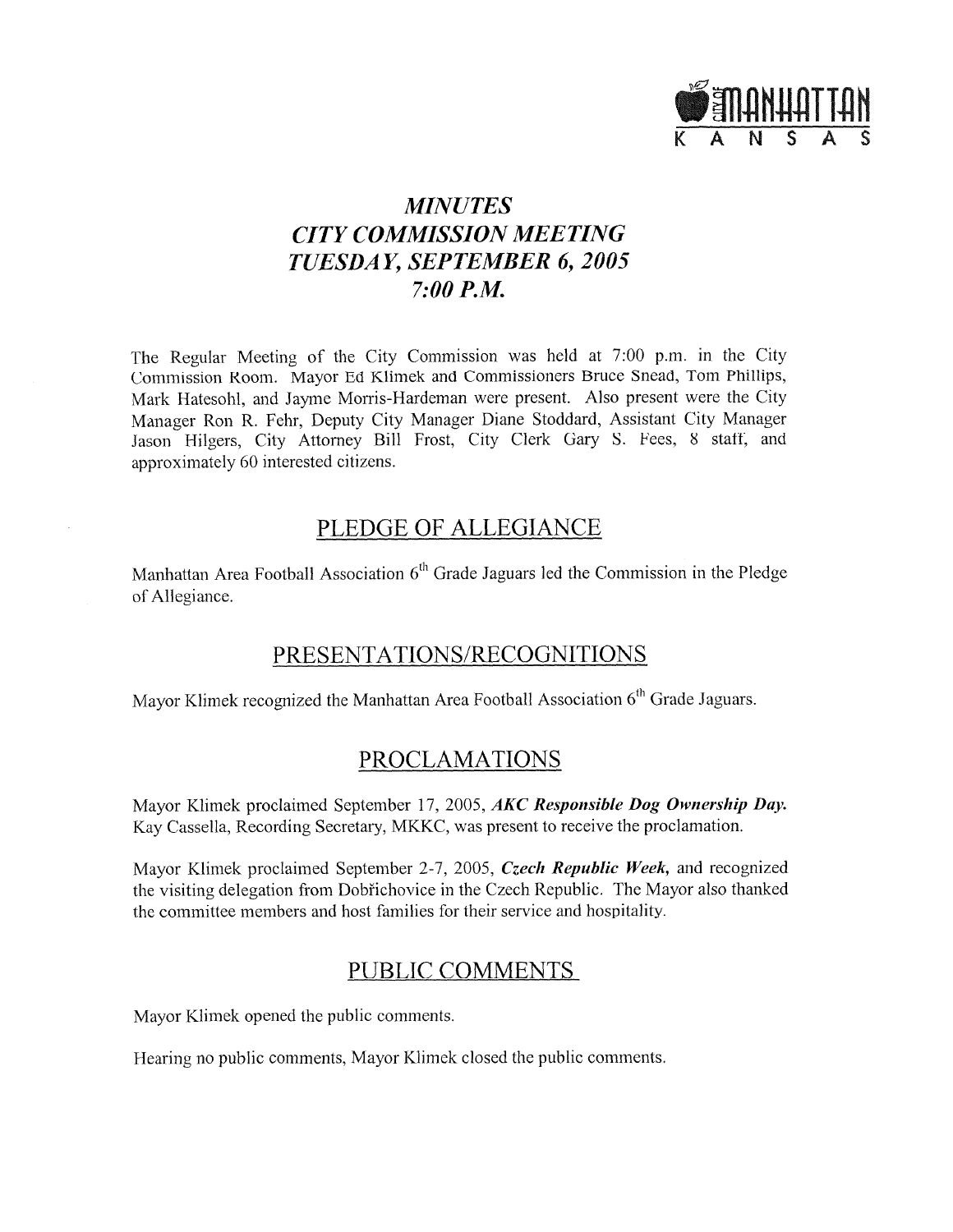# **COMMISSIONER COMMENTS**

Commissioner Morris-Hardeman informed the community that the Big Brothers Big Sisters Program is looking for lunch buddies for about 200 children at Woodrow Wilson and Marlatt Elementary schools. She encouraged those interested to contact the Big Brothers Big Sisters Office for additional information.

City Manager Ron Fehr announced the appointment of Jerry Snyder as the new Director of Fire Services.

# **CONSENT AGENDA**

(\* denotes those items discussed)

#### **MINUTES**

The Commission approved the minutes of the Regular City Commission Meeting held Tuesday, August 16, 2005.

#### **CLAIMS REGISTER NO. 2535**

The Commission approved Claims Register No. 2535 authorizing and approving the payment of claims from August 10, 2005, to August 30, 2005, in the amount of \$2,784,032.28.

#### **LICENSE - TREE MAINTENANCE**

The Commission approved the renewal application Tree Maintenance license for calendar year 2005 for Urban Woods Tree Service, 732 Dogwood Lane, Blue Rapids, Kansas.

#### FINAL PLAT - GRAND MERE-VANESTA, UNIT 1

The Commission accepted the easements and rights-of-way, as shown on the Final Plat of Grand Mere - Vanesta, Unit 1, generally located north of Everett Drive and west of Churchill Street, based on conformance with the Manhattan Urban Area Subdivision Regulations.

## FINAL PLAT - FOUR WINDS VILLAGE ADDITION

The Commission accepted the easements and rights-of-way, as shown on the Final Plat of Four Winds Village Addition, generally located northwest of the intersection of Kimball Avenue, Scenic Drive and Anderson Avenue, based on conformance with the Manhattan Urban Area Subdivision Regulations.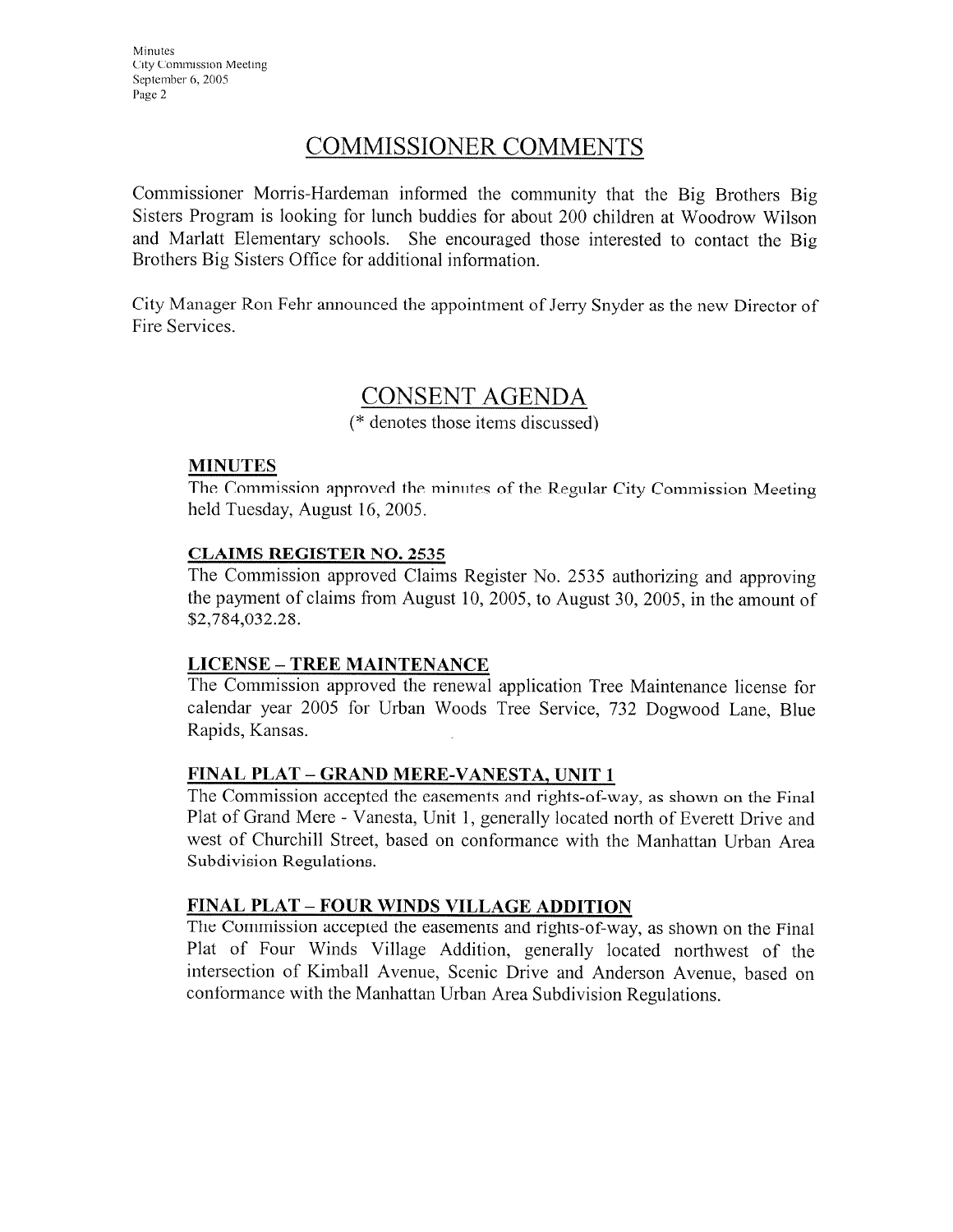# CONSENT AGENDA (CONTINUED)

## **FINAL PLAT - PLATT ADDITION**

The Commission accepted the easements and rights-of-way, as shown on the Final Plat of Platt Addition, generally located on the northeast corner of Casement Road and Knox Lane, based on conformance with the Manhattan Urban Area Subdivision Regulations.

 $\star$ 

#### **FINAL PLAT - FLINT HILLS ADDITION**

Karen Davis, Director of Community Development, provided additional information on the item and answered questions from the Commission.

The Commission accepted the easements and rights-of-way, as shown on the Final Plat of Flint Hills Addition, generally located southwest of the intersection of Kimball Avenue and North Manhattan Avenue at 1300 Flint Hills Place, based on conformance with the Manhattan Urban Area Subdivision Regulations.

#### **ORDINANCE NO. 6495 - REZONE - THOMPSON ADDITION**

The Commission approved Ordinance No. 6495 rezoning the Thompson Addition. generally located south of Snowbird Drive and north of Parkway Drive, from R, Single-Family Residential District, to R-1, Single-Family Residential District, based on the findings in the Staff Report. (See Attachment No. 1)

#### **FINAL PLAT - THOMPSON ADDITION**

The Commission accepted the easements and rights-of-way, as shown on the Final Plat of Thompson Addition, generally located south of Snowbird Drive and north of Parkway Drive, at 2026 Parkway Drive, based on conformance with the Manhattan Urban Area Subdivision Regulations.

### JUST COMPENSATION - ANDERSON AVENUE PROJECT, SETH **CHILD ROAD TO HYLTON HEIGHTS (ST0301)**

The Commission found that there are sufficient reasons to deviate from the offer of "just compensation".

# **ACQUISITION AGREEMENT - 2601 ANDERSON AVENUE (ST0301)**

The Commission authorized the Mayor and City Clerk to enter into the proposed agreement with Calvin and Genie Emig for the acquisition of permanent and temporary easements at 2601 Anderson Avenue.

#### **RESOLUTION** NO. 090605-F  $\frac{1}{2}$ **ACCESS AUTHORIZED CONNECTICUT AVENUE (ST0301)**

The Commission approved Resolution No. 090605-F authorizing access to Connecticut Avenue from 2601 Anderson Avenue.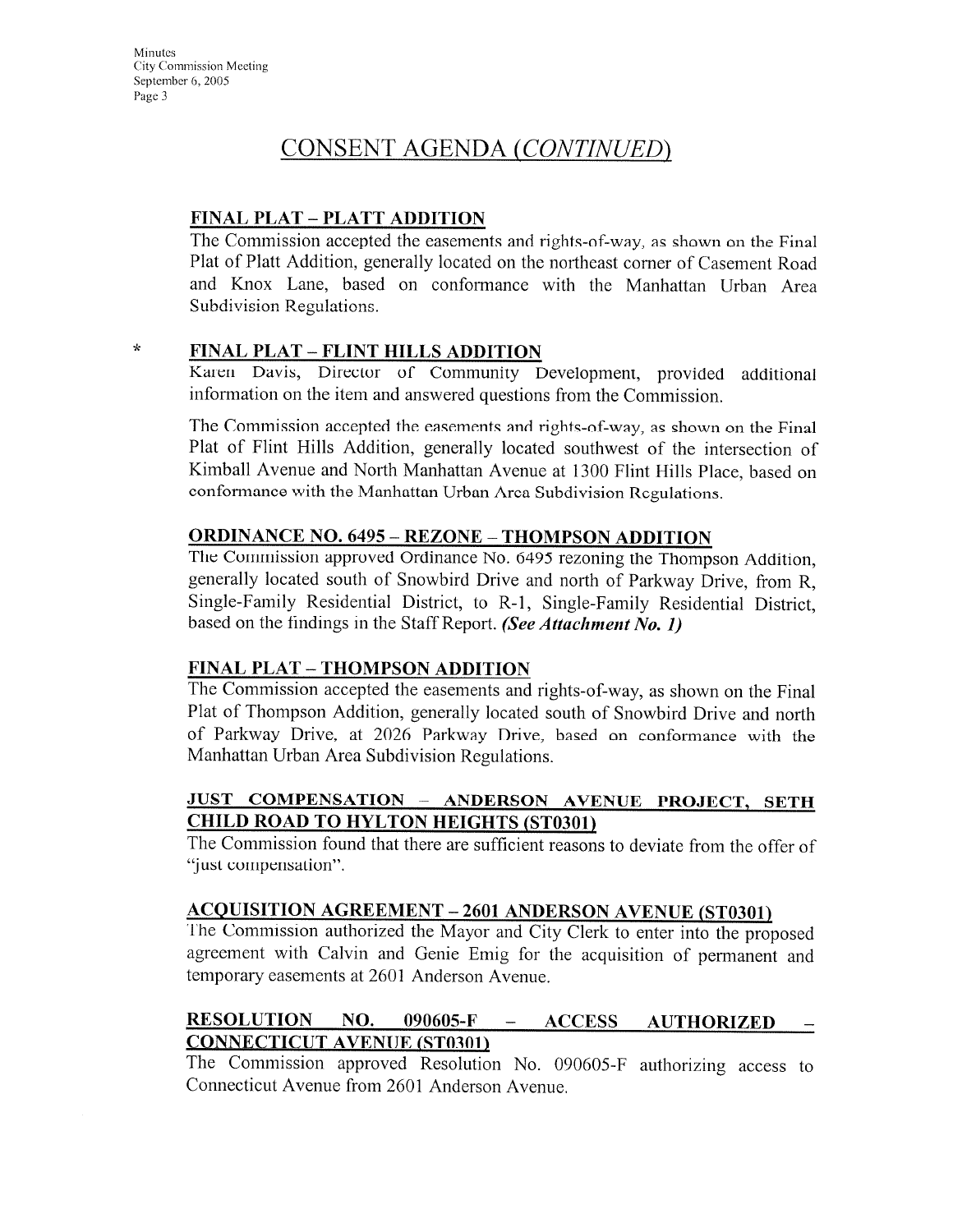# CONSENT AGENDA (CONTINUED)

### **ORDINANCE NO. 6496 - VACATE RIGHT-OF-WAY - ANDERSON AVENUE/CONNECTICUT AVENUE**

The Commission approved Ordinance No. 6496 vacating a portion of the road right-of-way at the corner of Anderson Avenue and Connecticut Avenue.

#### RESOLUTION NO. 090605-B - STREET IMPROVEMENTS  $(ST0518)$  -HACKBERRY ADDITION, UNIT 2

The Commission found the petition sufficient and approved Resolution No. 090605-B finding the street improvements for Hackberry Addition, Unit Two, advisable and authorizing construction.

#### RESOLUTION NO. 090605-C - WATER IMPROVEMENTS (WA0512) -**HACKBERRY ADDITION, UNIT 2**

The Commission found the petition sufficient and approved Resolution No. 090605-C finding the water improvements for Hackberry Addition, Unit Two, advisable and authorizing construction.

#### RESOLUTION NO. 090605-D - SANITARY SEWER IMPROVEMENTS (SS0512) - HACKBERRY ADDITION, UNIT 2

The Commission found the petition sufficient and approved Resolution No. 090605-D finding the sanitary sewer improvements for Hackberry Addition, Unit Two, advisable and authorizing construction.

#### **AGREEMENT – ENGINEERING SERVICES – HACKBERRY ADDITION, UNIT 2. IMPROVEMENTS**

The Commission authorized the Mayor and City Clerk to execute an agreement with BG Consultants, of Manhattan, Kansas, to perform engineering services for these improvements.

#### RESOLUTION NO. 090605-E - GRAND MERE VANESTA, UNIT 1 STREET (ST0520), WATER (WA0513), AND SANITARY SEWER (SS0513) **IMPROVEMENTS**

The Commission found the petition sufficient and approved Resolution No. 090605-E finding the street, water, and sanitary sewer improvements for Grand Mere Vanesta, Unit 1, advisable and authorizing construction.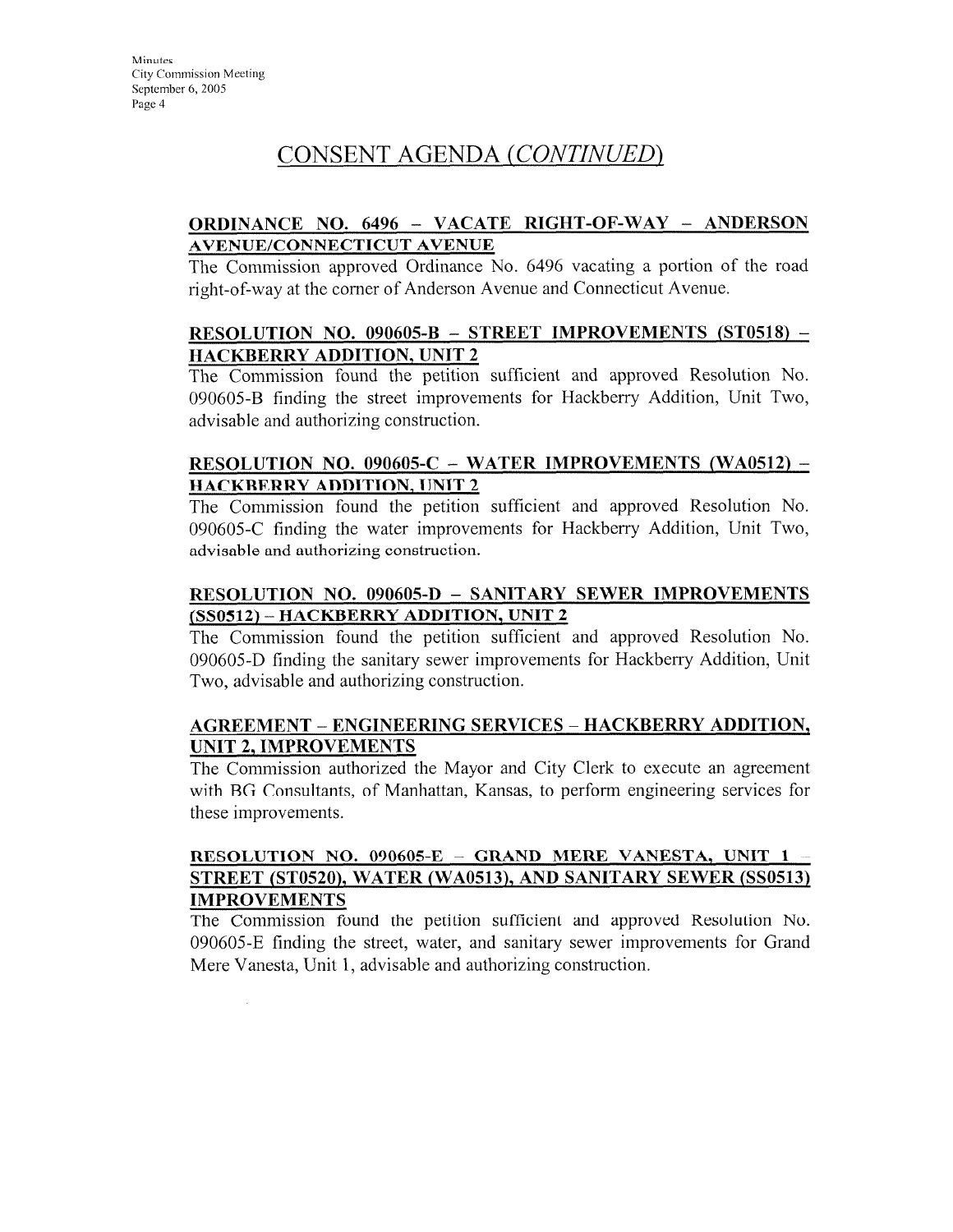# CONSENT AGENDA (CONTINUED)

### **AGREEMENT - ENGINEERING SERVICES - GRAND MERE VANESTA, UNIT 1, IMPROVEMENTS**

The Commission authorized the Mayor and City Clerk to execute an agreement with Schwab-Eaton, P.A., of Manhattan, Kansas, to perform engineering services for these improvements.

#### **CHANGE ORDER NO. 1-FINAL - WATER IMPROVEMENTS (WA0412) -** $\star$ LEE MILL HEIGHTS ADDITION, UNIT 1

Rob Ott, City Engineer, provided additional information on the item.

The Commission approved Change Order No. 1-Final for Lee Mill Heights Addition, Unit 1, Water Improvements (WA0412) resulting in a net increase in the amount of \$14,315.00 (+18.00%) to the contract with Middlecreek Corporation, of Peabody, Kansas.

#### $\star$ **AWARD CONTRACT - SINGLE-AXLE DUMP TRUCK**

Bernie Hayen, Director of Finance, provided additional information on the item.

The Commission awarded the purchase of the single-axle dump truck to Midway Sterling, of Kansas City, Kansas, purchase bid of \$78,517.00, to replace Unit 31.

## **AWARD CONTRACT - HOUSING REHABILITATION PROJECTS**

The Commission accepted the bids as for 2040 Judson Street and 810 Brookwood Circle and awarded the bid to the lowest responsible bidders. In the case of 310 South Manhattan Avenue, the Commission authorized City Administration to negotiate a contract with the low bidder that meets the Housing Rehabilitation Program requirements; authorized City Administration to approve any necessary change orders; and authorized the Mayor and City Clerk to enter into an agreement with the contractor and property owner for expenditure of Housing Rehabilitation Funds.

#### $\star$ AWARD CONTRACT - FAMILY INDOOR RECREATION/AQUATIC **FACILITY**

Kevin Stubbs, Architect, RDG Planning & Design, provided additional clarification on the item and answered questions from the Commission.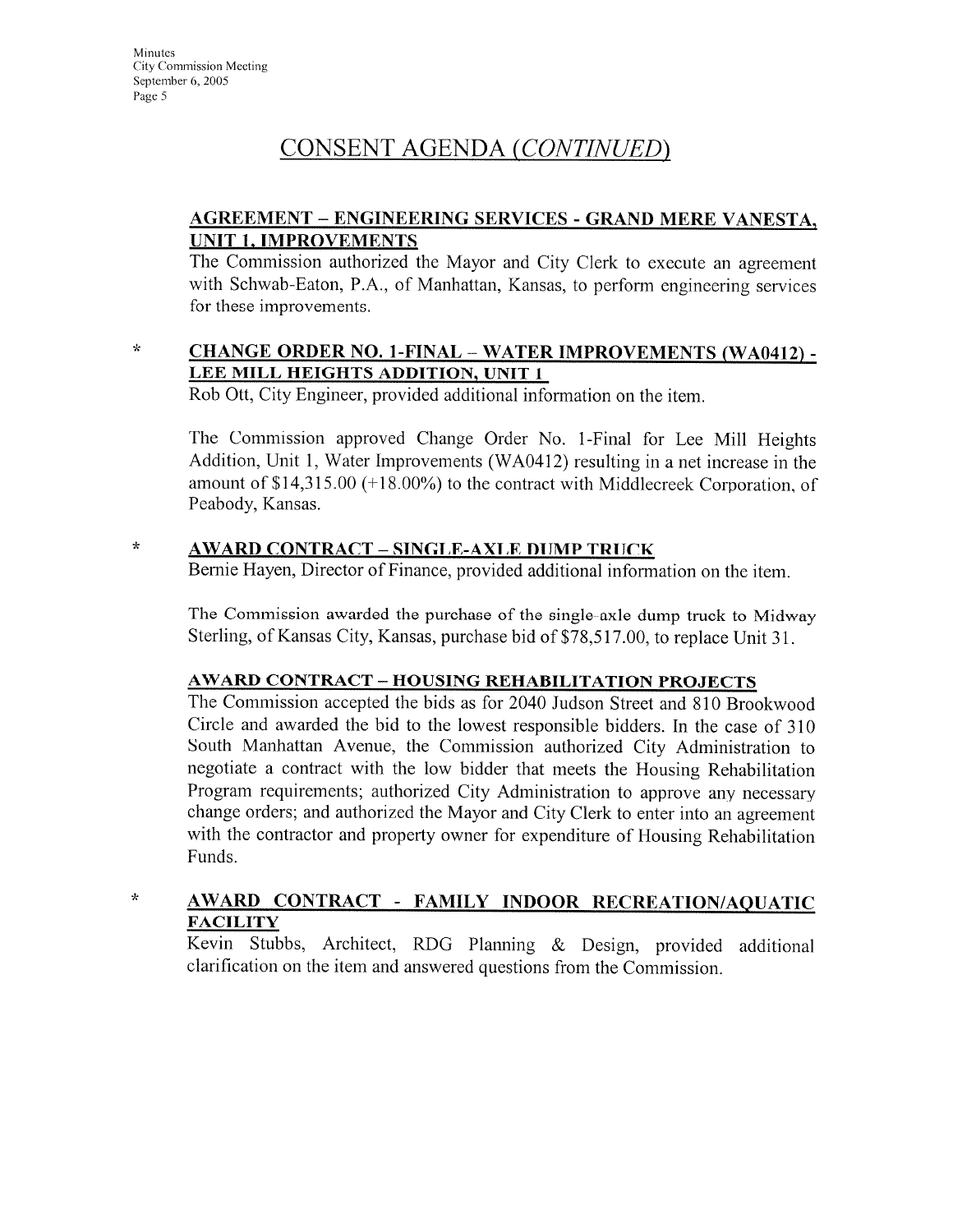# CONSENT AGENDA (CONTINUED)

 $\mathcal{R}$ 

#### AWARD CONTRACT - FAMILY INDOOR RECREATION/AQUATIC **FACILITY (CONTINUED)**

The Commission approved the contract with RDG Planning and Design, of Kansas City, Missouri, for an hourly not-to-exceed fee in the amount of \$148,000,00 and reimbursable expenses not to exceed  $10\%$ , as recommended by the Manhattan Parks and Recreation Advisory Board, to develop a preliminary design. construction and operating costs, and determine a preferred site for the Family Indoor Recreation/Aquatic Facility; analyze and make recommendations on three outdoor pools; and Master plan City Park for the future.

### **AGREEMENT - TRAFFIC SIGNAL MAINTENANCE**

The Commission approved the Agreement for Traffic Signal Maintenance at US 24 and Green Valley Road/Dempsey Road and K-18 and 12<sup>th</sup> Street with the Kansas Department of Transportation and authorized the Mayor and City Clerk to execute the agreement.

#### **DEVELOPMENT AGREEMENT - HIGHLAND MEADOWS, UNIT 2**

The Commission authorized the Mayor and City Clerk to execute the proposed Development Agreement with SCI of Manhattan, Inc., for infrastructure in the Highland Meadows, Unit 2.

#### AGREEMENT - ENGINEERING DESIGN - SCENIC DRIVE SEWER **EXTENSION PROJECT (SS0506)**

The Commission authorized the Mayor and City Clerk to enter into an agreement with BG Consultants, Inc., of Manhattan, Kansas, to complete the design of the Scenic Drive Sewer Extension Project.

#### **UNDERGROUND UTILITIES - ANDERSON AVENUE**

The Commission directed the Anderson Avenue Project Team to have the above ground utilities relocated underground at an increased estimated cost differential of \$318,672.00 to the City of Manhattan and authorized City Administration to contract with Larson Construction Co., Inc., of Manhattan, Kansas, and HWS Consulting Group, of Manhattan, Kansas, as subcontractors to perform associated excavations and surveys.

After discussion, Commissioner Snead moved to approve the consent agenda. Commissioner Phillips seconded the motion, as presented. On a roll call vote, motion carried 5-0.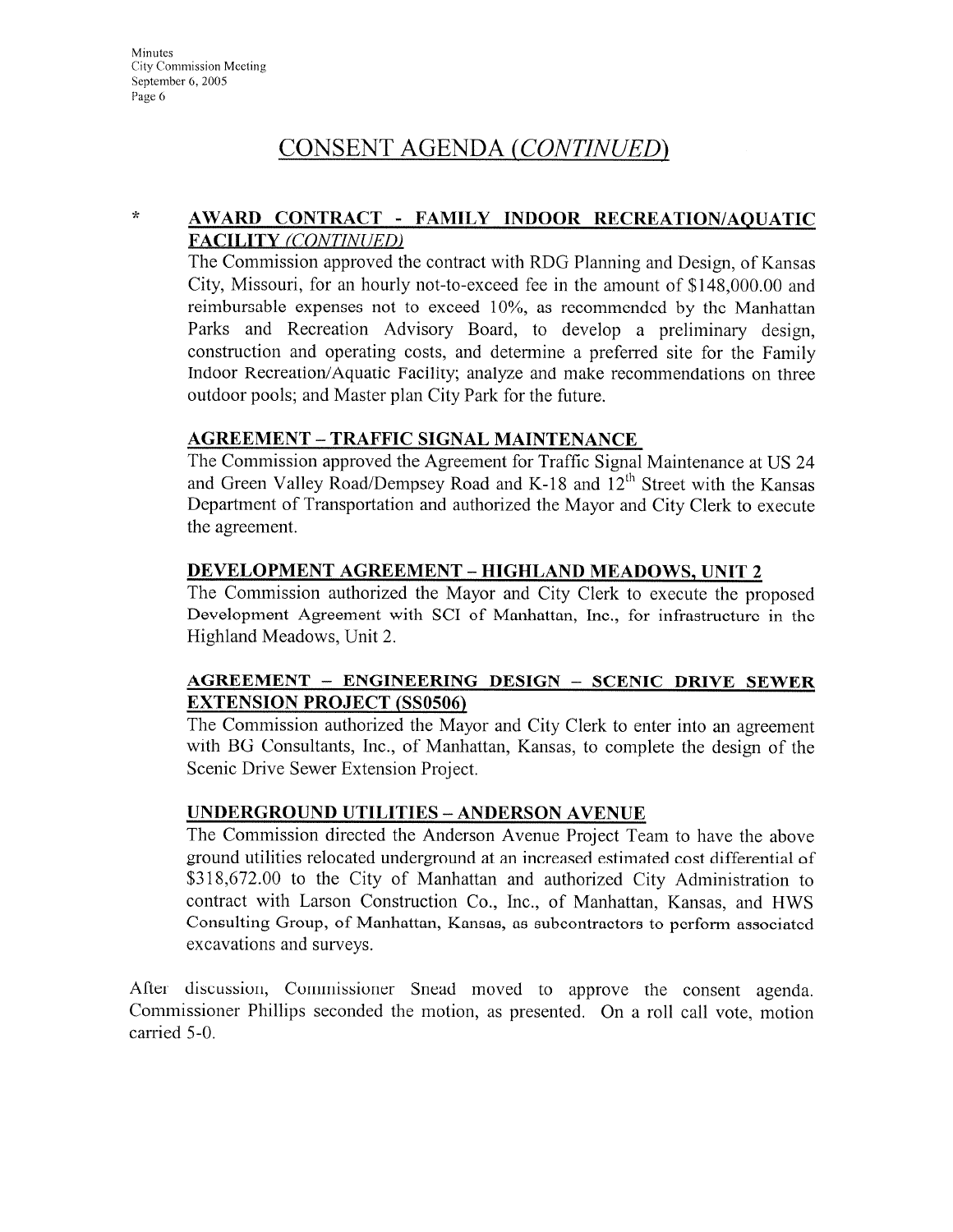# **GENERAL AGENDA**

#### **DENISON AVENUE - CONCEPT PLANS**

Rob Ott, City Engineer, provided an overview of the item.

Greg Fief, Schwab-Eaton, P.A., provided design features of the concept plans and answered questions from the Commission.

Rob Ott, City Engineer, provided crosswalk options for consideration and answered questions from the Commission.

Bill Muir, Assistant Vice President of Institutional Advancement and Director of Community Relations, Kansas State University, provided information on the University's Master Plan and the proposed closing of Claflin Road through the University campus. He then answered additional questions from the Commission.

Ron Fehr, City Manager, provided clarification on the item.

Bill Muir, Assistant Vice President of Institutional Advancement and Director of Community Relations, Kansas State University, provided additional information on the item and answered questions from the Commission.

Greg Fief, Schwab–Eaton, P.A., answered additional question from the Commission.

Jeff Hancock, Director of Public Works, and Rob Ott, City Engineer, provided additional information on the crosswalk and then answered questions from the Commission.

Bill Muir, Assistant Vice President of Institutional Advancement and Director of Community Relations, Kansas State University, informed the Commission that the wall along Anderson Avenue has mitigated the walking traffic of students.

The Commission provided direction to City Staff on the item but took no formal action.

#### MANHATTAN AREA CHAMBEROF COMMERCE REQUEST - 24/7 **MARKETING CAMPAIGN**

Lyle Butler, President, Manhattan Area Chamber of Commerce, introduced the item.

Frank Beer, Retail Committee Chair, Manhattan Area Chamber of Commerce, introduced the item and provided background information.

Beverly Orr, Manhattan Area Chamber of Commerce, presented a portion of the item.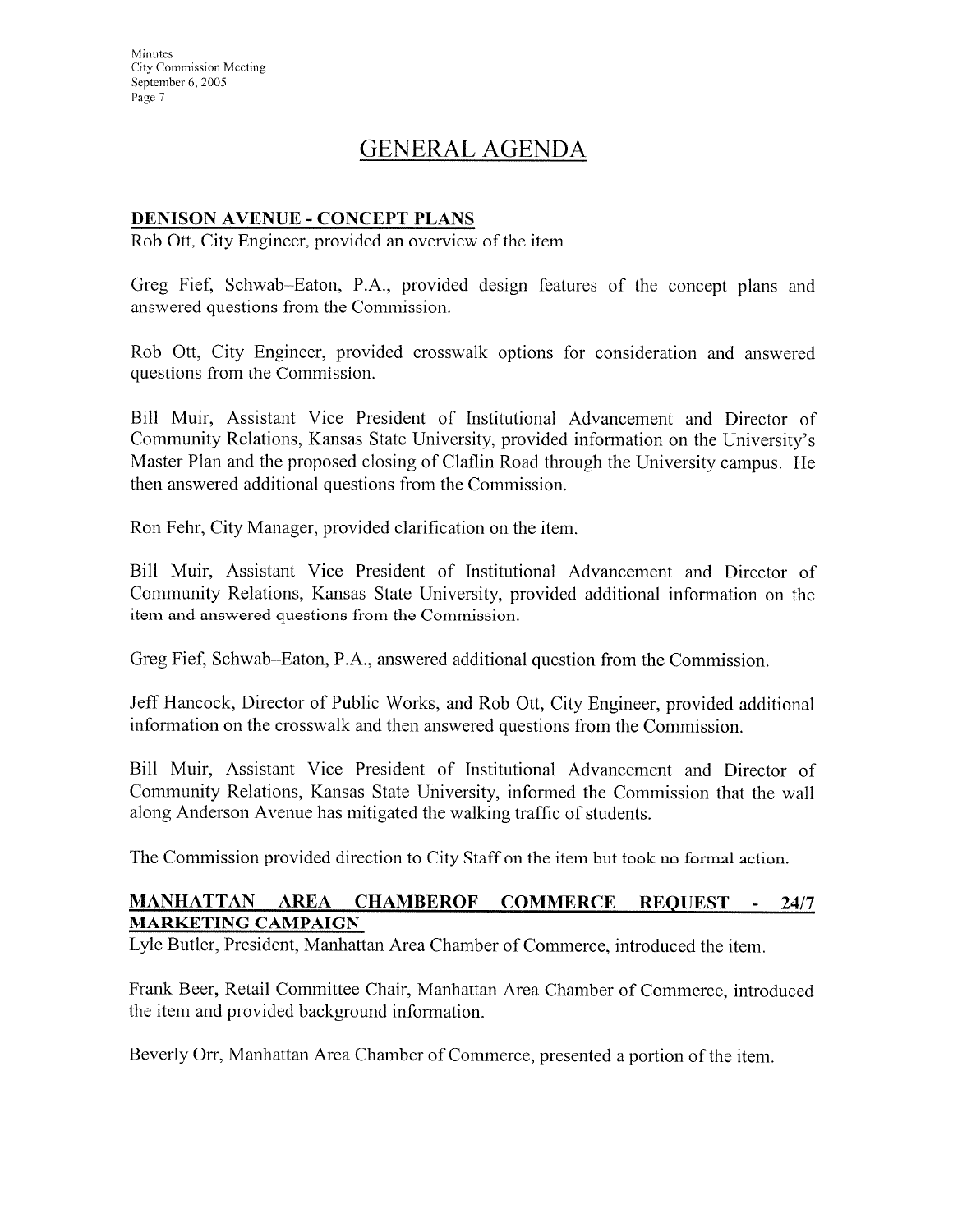# GENERAL AGENDA (CONTINUED)

#### MANHATTAN AREA CHAMBEROF COMMERCE REQUEST - 24/7 MARKETING **CAMPAIGN** (CONTINUED)

Kristen Brighton, BrightWard Communications, and Susan Religa, Susan Religa Marketing Services, presented details of the proposal.

Frank Beer, Retail Committee Chair, Manhattan Area Chamber of Commerce, provided additional information on the item and answered questions from the Commission.

Terry Olson, Eastside and Westside Markets, Retail Committee Member, asked the Commission to support the 24/7 campaign effort.

Linda Weis, Realty Executives Weis Real Estate, informed the Commission that this is a good investment and asked the Commission to give it serious consideration.

Frank Beer, Retail Committee Chair, Manhattan Area Chamber of Commerce, informed the Commission that the goal is to be self-sustaining within the retail community. He then answered additional questions from the Commission.

Ron Fehr, City Manager, provided additional information on the item and funding sources for consideration.

After discussion, Commissioner Snead moved to approve the request of the Manhattan Area Chamber of Commerce to participate in a marketing campaign to promote Manhattan in the amount of \$40,000.00. Commissioner Morris-Hardeman seconded the motion. On a roll call vote, motion carried 5-0.

#### **REQUEST - HABITAT FOR HUMANITY**

Diane Stoddard, Deputy City Manager, introduced the item.

Dawn (DC) Hackerott, Member, Board of Directors for Habitat for Humanity, presented the request.

Roger Schultz, Schultz Construction and Development, supported the request and informed the Commission that they plan to donate a lot in the Brookfield Addition. He asked the Commission to consider this request as a public/private partnership. He then answered questions from the Commission.

Diane Stoddard, Deputy City Manager, provided additional information on the item.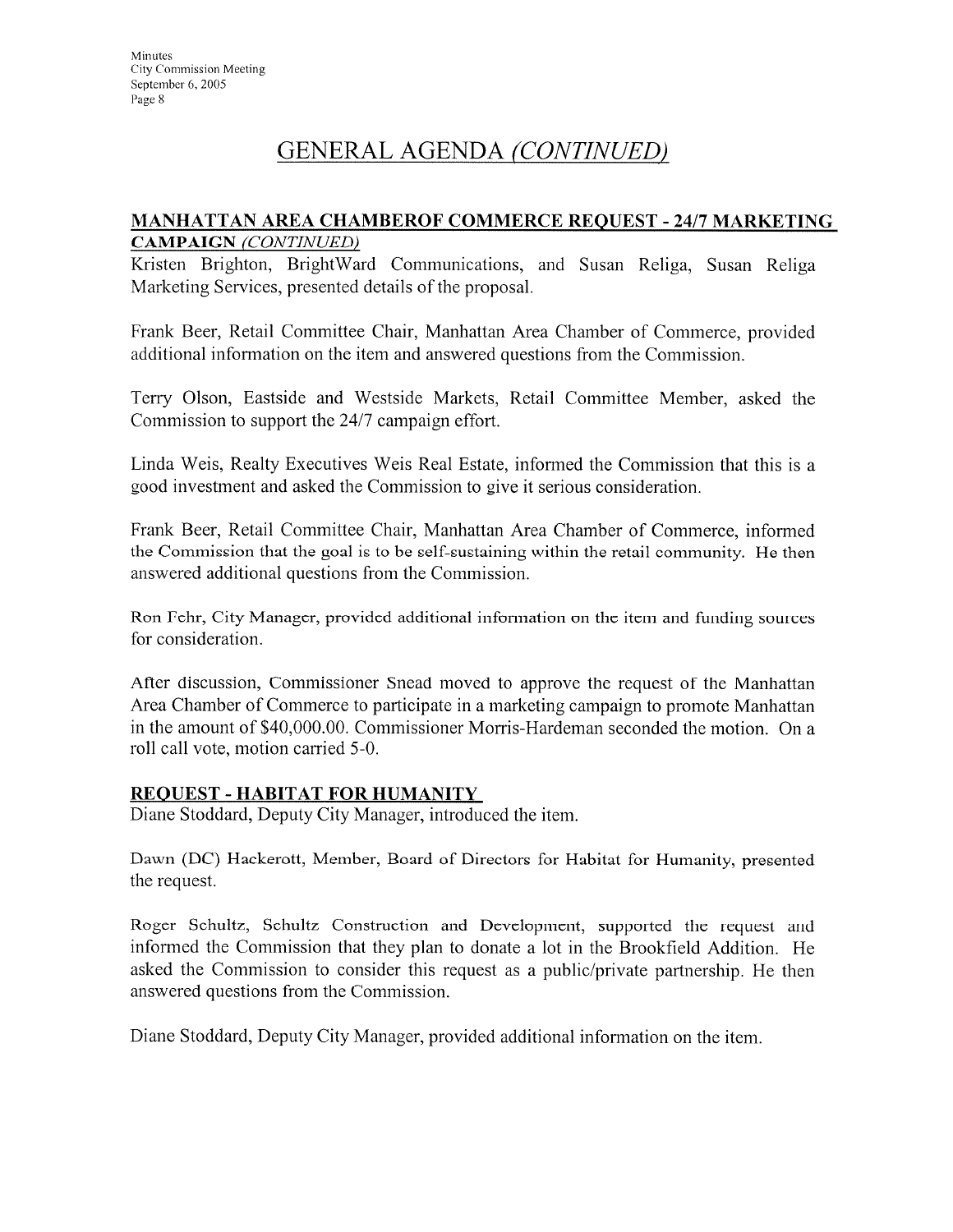# GENERAL AGENDA *(CONTINUED)*

#### **REQUEST - HABITAT FOR HUMANITY** *(CONTINUED)*

Dawn (DC) Hackerott, Member, Board of Directors for Habitat for Humanity, provided additional information on the item and informed the Commission that the original owners of Habitat are still living in their homes.

Ron Fehr, City Manager, provided additional clarification on the item.

Dawn (DC) Hackerott, Member, Board of Directors for Habitat for Humanity, thanked the Commission for their support and said they will build on faith to make it happen.

Karen Davis, Director of Community Development, answered questions from the Commission.

After discussion, Commissioner Snead moved to approve the request from Manhattan Habitat for Humanity to waive the General Residential Contractor's license, platting fees and building permit fees and authorize payment of the water and sewer fees, if applicable, for homes for which construction is initiated by Habitat for Humanity in 2005. Commissioner Morris-Hardeman seconded the motion. On a roll call vote, motion carried 5-0.

### **RESOLUTION – SET PUBLIC HEARING DATE - ESTABLISH TAX INCREMENT DISTRICT**

Jason Hilgers, Assistant City Manager, presented the item and answered questions from the Commission.

Ron Fehr, City Manager, provided clarification on the public hearing, process and public infrastructure.

Bob Welstead, Dial Realty, informed the Commission that Dial is doing its best to balance the needs and desires of everyone involved in this project but have to make it work. He then answered questions from the Commission.

Rick Kiolbasa, Dial Realty, inform the Commission that this project has received two years of public input and that they looked forward to proceeding ahead.

Bob Welstead, Dial Realty, answered additional questions from the Commission.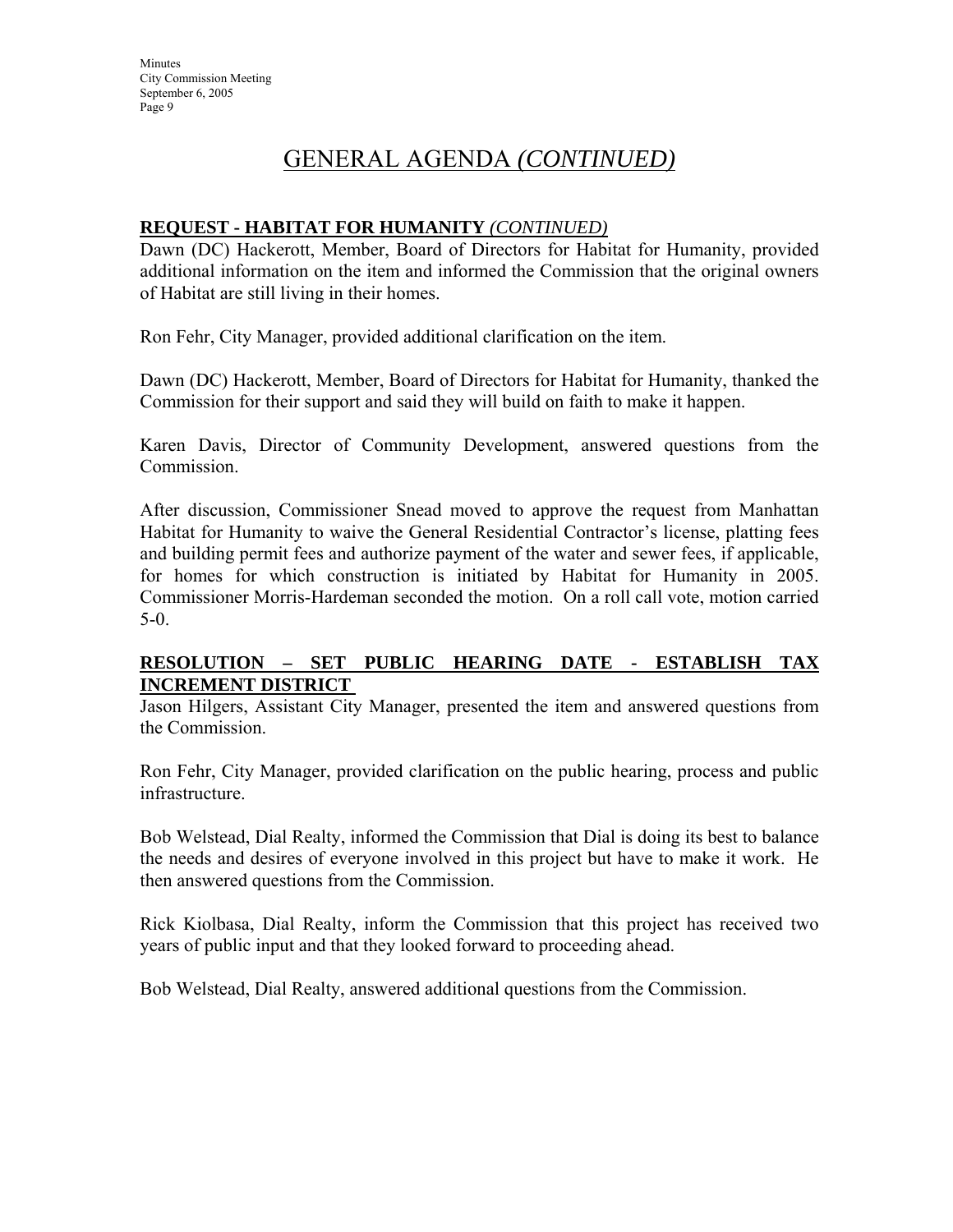# **GENERAL AGENDA (CONTINUED)**

## RESOLUTION - SET PUBLIC HEARING DATE - ESTABLISH TAX **INCREMENT DISTRICT (CONTINUED)**

After discussion, Commissioner Phillips moved to approve Resolution No. 090605-A setting October 11, 2005, as the public hearing date to consider establishing a Tax Increment Finance District within the City of Manhattan and providing for the giving of notice of such public hearing. Commissioner Snead seconded the motion. On a roll call vote, motion carried 5-0.

## **ADJOURNMENT**

At 10:20 p.m. the Commission adjourned.

Ga y S. Pees, CMC, City Clerk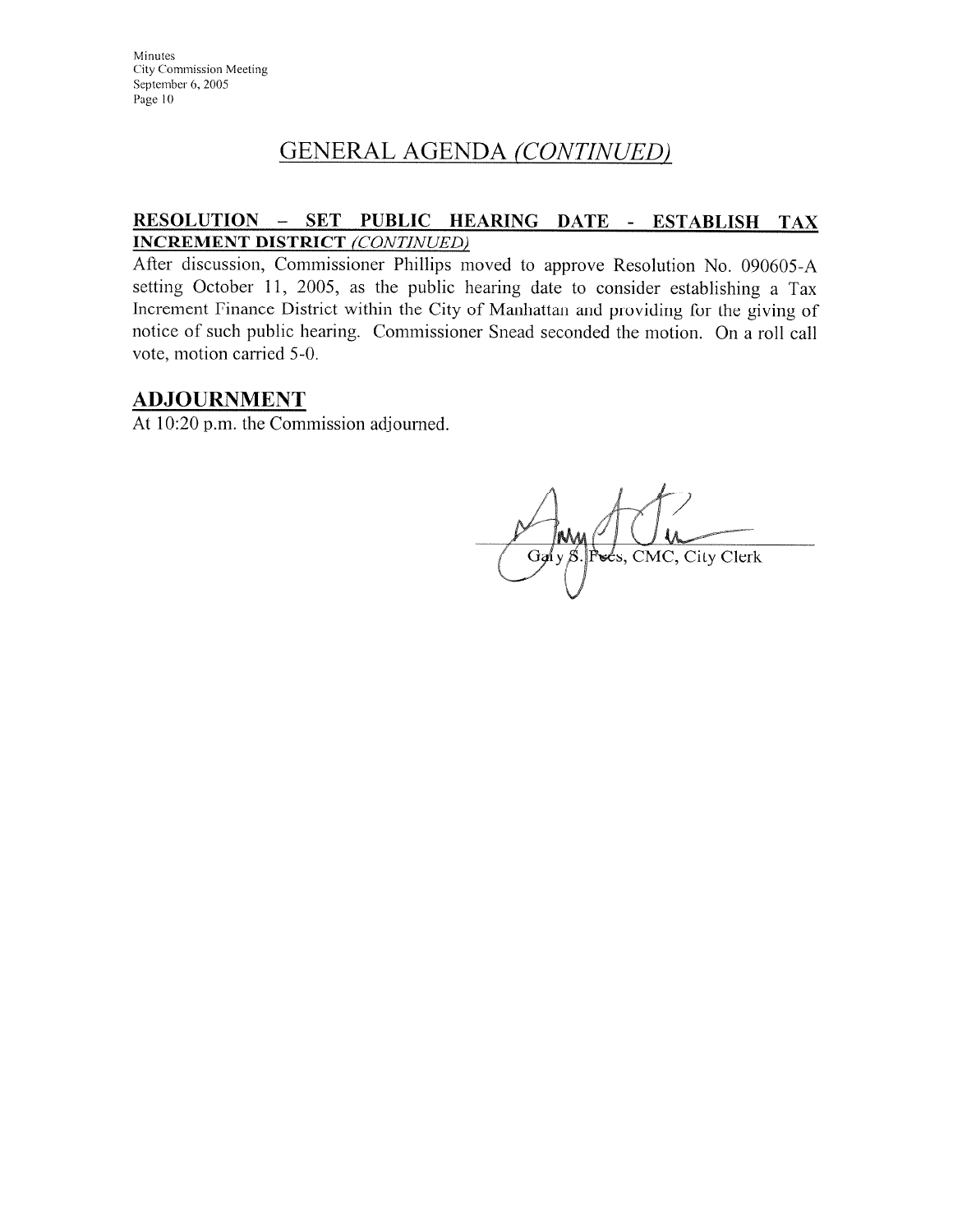Attachment No. 1

## **STAFF REPORT**

#### ON AN APPLICATION TO REZONE PROPERTY

FROM: R, Single-Family Residential District

**TO:** R-1, Single-Family Residential District

**APPLICANT:** Thompson Construction/Todd Thompson

ADDRESS: 3105 Pinewood Circle, Manhattan, KS 66503

**OWNERS:** Paul E. Fleener and Shirley Fleener.

**ADDRESS:** 2026 Parkway Drive, Manhattan, KS 66502

**LOCATION:** generally located south of Snowbird Drive and north of Parkway Drive, at 2026 Parkway Drive

**AREA:** approximately 1.8 acres

#### DATE OF PUBLIC NOTICE PUBLICATION: Monday, July 11, 2005

### DATE OF PUBLIC HEARING: PLANNING BOARD: Monday, August 1, 2005 **CITY COMMISSION:** Tuesday, August 16, 2005

**EXISTING USE:** An unplatted single-family residential tract of land with an existing single-family dwelling located in the southwestern part of the site. The site is accessed off Parkway Drive.

The applicant has submitted a Concurrent Plat (Preliminary and Final Plats) for a proposed five (5) lot residential subdivision, with access to four of the five lots off a proposed culde-sac, which connects to Snowbird Drive. The existing dwelling will also have access of Parkway Drive. The Concurrent Plat will be considered at the August 1, 2005, Manhattan Urban Area Planning Board meeting. City Administration has recommended approval of the Concurrent Plat, subject to approval of the rezoning.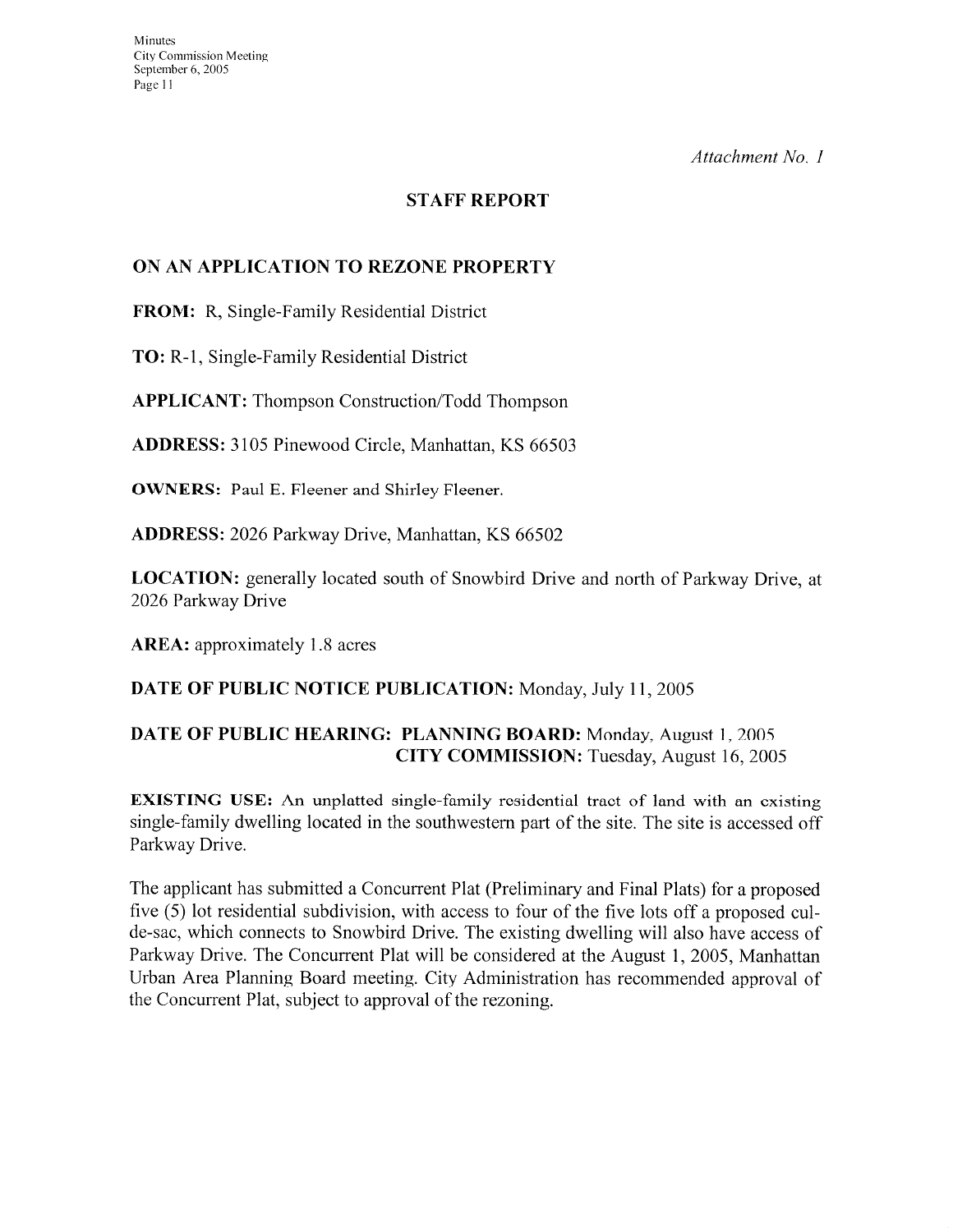Attachment No. 1

**Minutes** City Commission Meeting September 6, 2005 Page 12

PHYSICAL AND ENVIRONMENTAL CHARACTERISTICS: The rezoning site is a large open tract of land, except for the existing single-family dwelling. The site is primarily an open lawn with mature trees along Snowbird Drive. The site drains to the northwest.

The northern boundary of the site fronts on Snowbird Drive and an adjoining a singlefamily residential lot in the Snowbird Addition. The south boundary of the site adjoins a single-family residential lot, which is accessed off Parkway Drive. The site also fronts on approximately 20-feet of Parkway Drive in its southwestern corner. The eastern boundary of the site adjoins the rear yards of single-family dwellings, which are accessed off Hillview Drive, with a short length of the northeastern frontage off Snowbird Drive. The western boundary of the site faces the front yards of single-family dwellings accessed from a private gravel driveway off Parkway Drive. The gravel driveway extends over the approximate south 85 fect of the west boundary line of the rezoning site.

## **SURROUNDING LAND USE AND ZONING:**

- (1) **NORTH:** Snowbird Drive, single-family dwellings; R-1 District.
- (2) SOUTH: Parkway Drive, single-family dwellings; R District.
- (3) EAST: single-family dwellings; R District.
- (4) WEST: single-family dwellings; R District.

**GENERAL NEIGHBORHOOD CHARACTER:** an established low density residential neighborhood consisting of single-family dwellings.

SUITABILITY OF SITE FOR USES UNDER CURRENT ZONING: The unplatted 1.8-acre tract of land is suitable for the existing single-family dwelling located on the site. Minimum lot area in the R District is 10,000 square feet and the site exceeds the requirement and is suitable for the current zoning.

The rezoning to R-1 District is due to proposed lot widths, which will be created as a part of the proposed Thompson Addition. Minimum lot width in the R District is 75-feet and is 50-feet in the proposed R-1 District. Lot width is measured at the minimum 25 foot front yard setback. Future Lots 2, 3, and 4's minimum lot width off of the proposed cul-de-sac, Thompson Circle, range from approximately 65-feet to 50-feet. Lots 1 and 5 in the Thompson Addition exceed 75 feet in width.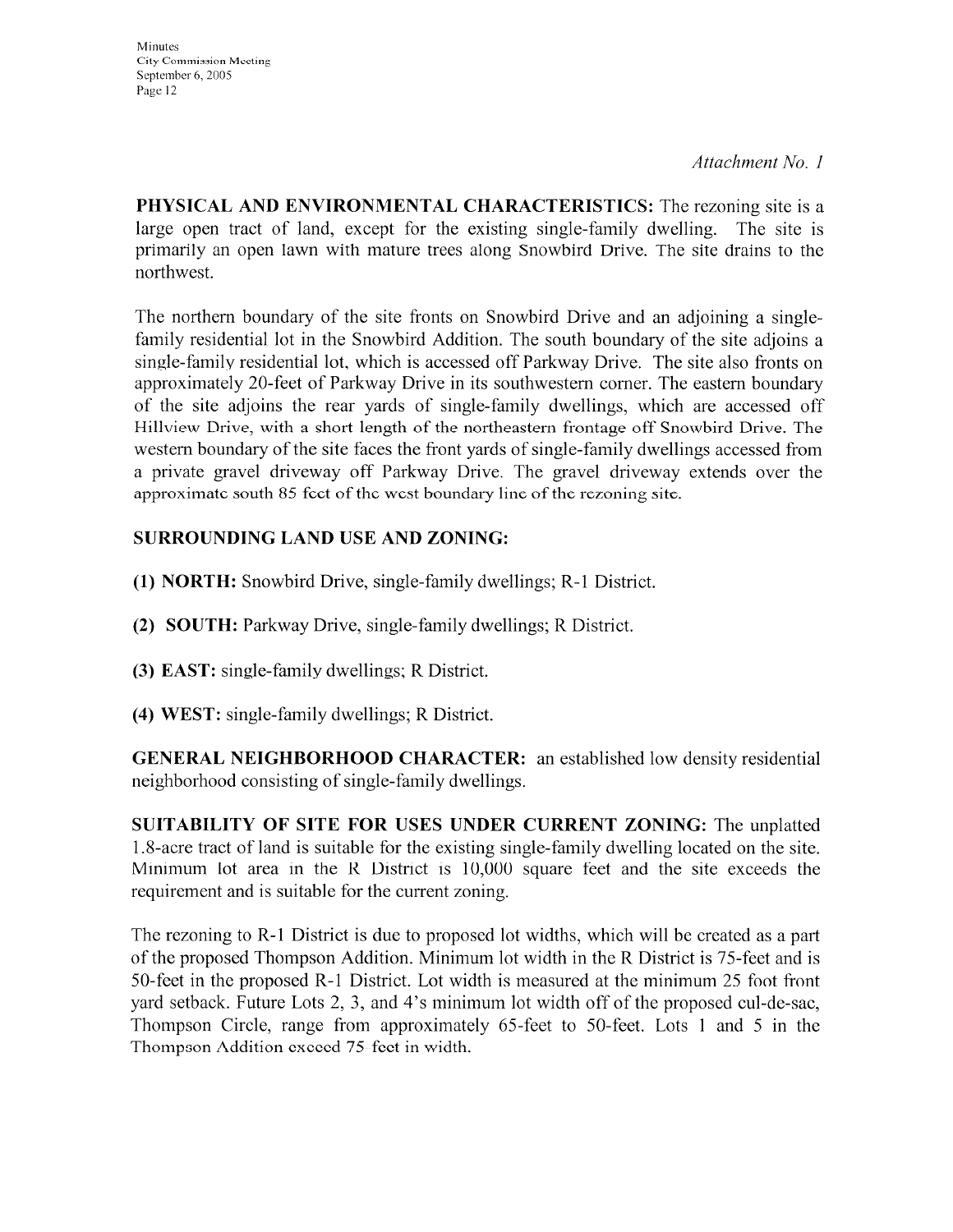Attachment No. 1

All lots in the proposed Thompson Addition otherwise meet or exceed the lot area requirement of the R District, with lot areas ranging from 10,892 square feet to 20,554 square feet. In comparison, minimum lot area in the R-1 District is 6,500 square feet.

**COMPATIBILITY OF PROPOSED DISTRICT WITH NEARBY PROPERTIES** AND EXTENT TO WHICH IT MAY HAVE DETRIMENTAL AFFECTS: The rezoning of the proposed Thompson Addition to R-1 District is compatible with adjoining single-family residential neighborhoods. To the north is the Snowbird subdivision, which is zoned R-1 District. To east is the Hillview Addition, which is zoned R District. To the south and west are unplatted tracts of land, which are zoned R District. The single-family character of the proposed Thompson Addition is consistent with nearby properties. Minimal impact of additional light, noise and traffic is expected. The proposed Thompson Addition will result in the construction of four (4) new single-family dwellings.

CONFORMANCE WITH COMPREHENSIVE PLAN: The proposed Thompson Addition is shown on the Northwest Planning Area Future Land Use Map as Residential Low/Medium density (RLM). The following policies are applicable to the site:

## RESIDENTIAL LOW/MEDIUM DENSITY (RLM)

## RLM 1: Characteristics

The Residential Low/Medium Density designation incorporates a range of single-family, single-family attached, duplex, and town homes, and in appropriate cases include complementary neighborhood-scale supporting land uses, such as retail, service commercial, and office uses in a planned neighborhood setting, provided they conform with the policies on Neighborhood Commercial Centers. Small-scale multiple-family buildings and condominiums may be permissible as part of a planned unit development, or special mixed-use district, provided open space requirements are adequate to stay within desired densities.

## RLM 2: Appropriate Density Range

Densities in the Residential Low/Medium designation range between less than one dwelling unit/acre up to 11 dwelling units per net acre.

The Plan also indicates that a stream crosses the northwestern corner of the property. Such streams are described in Chapter 5, Natural Resources and Environment, of the Comprehensive Plan, as an environmentally sensitive area, specifically a secondary stream corridor. A Goal of the Plan is to "Preserve environmentally sensitive areas from development" with a Guiding Principle being to, "Identify and conserve environmentally sensitive areas, including wetlands, key wildlife habitats, steep slopes, and riparian areas." The following policies are applicable to the site: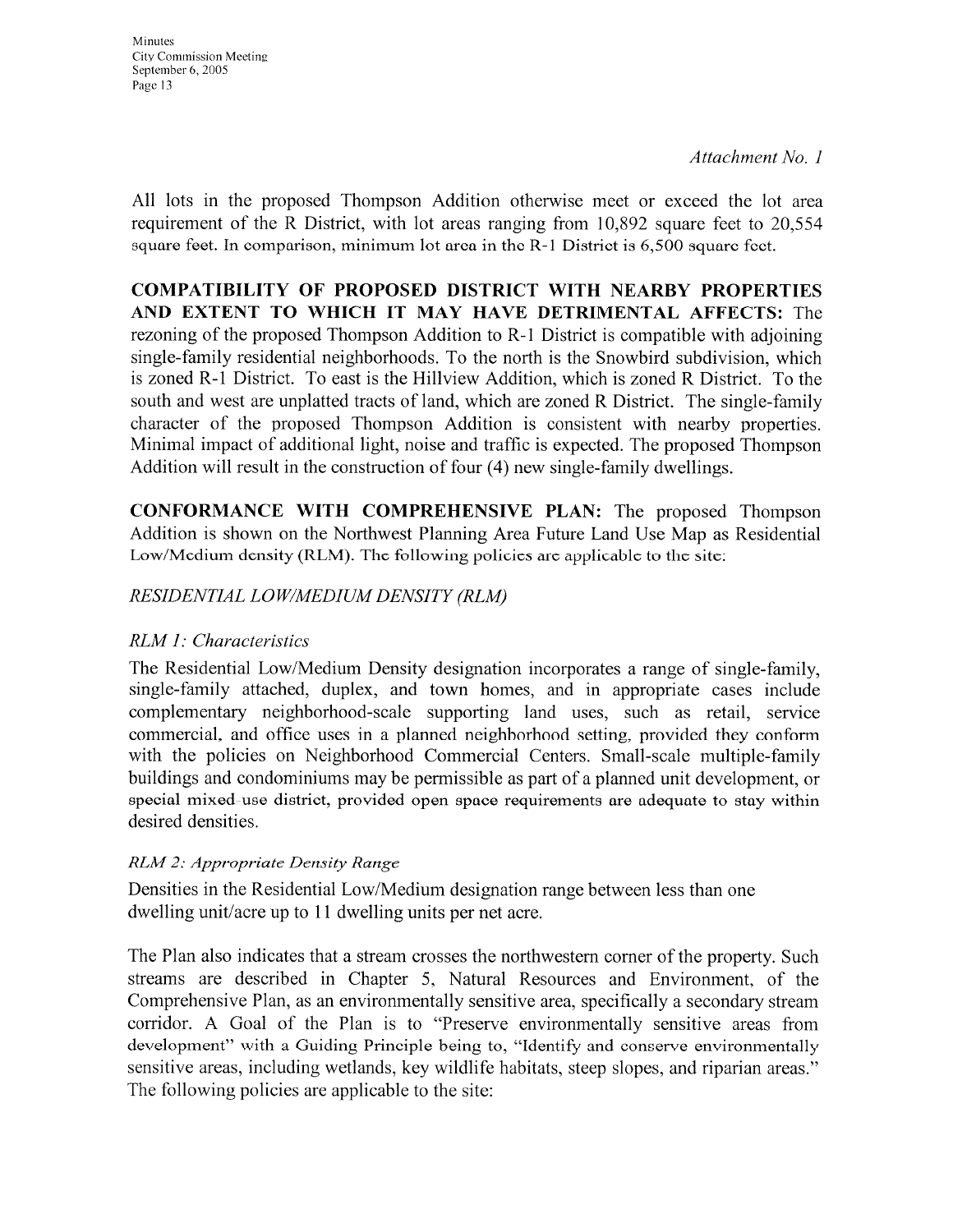Attachment No. 1

NRE 4: Environmentally Sensitive Areas: Wildlife Habitat and Corridors, Wetlands, Riparian Areas and Prairie Ecosystems

The Urban Area is home to a variety of environmentally sensitive areas, including: Wildcat Creek, the Big Blue and Kansas Rivers, numerous secondary stream corridors, drainage areas, and wetlands, as well as prairie ecosystems. In addition to their scenic quality, these areas provide other benefits, such as water quality enhancement and flood control, potential ecotourism, and also serve as important wildlife habitat. The City and County shall work to ensure that development impacts upon these areas are minimized.

NRE 5: Environmentally Sensitive Site Design

The City and County shall ensure that environmentally sensitive site design practices are used in new development. Sensitive site design practices can minimize unnecessary physical and visual impacts upon the surrounding landscape, caused by excessive removal of existing vegetation or severe roadway cuts, and excessive grading of natural topography.

The secondary stream is proposed to be maintained in a drainage and utility easement, which will prohibit construction other than a proposed sanitary sewer line. The stream is a natural drainage channel, which is part of a larger drainage basin. Post construction contours should match existing and replacement of vegetation should be provided after construction to maintain the integrity and character of the existing stream condition. The sanitary sewer project, within the drainage easement, may require review and comment by the Corps of Engineers.

The proposed Thompson Addition will be a single-family subdivision consisting of five (5) lots. Net density is 3.16 dwelling units per net aere.

The proposed Thompson Addition conforms to the Comprehensive Plan.

ZONING HISTORY AND LENGTH OF TIME VACANT AS ZONED: The rezoning site was annexed in 1979 and the house existed on the site prior to annexation.

**CONSISTENCY WITH INTENT AND** PURPOSE OF THE ZONING **ORDINANCE:** The intent and purpose of the Zoning Regulations is to protect the public health, safety, and general welfare; regulate the use of land and buildings within zoning districts to assure compatibility; and to protect property values. The R-1, Single-Family Residential District is designed to provide a dwelling zone at a density no greater than one dwelling unit per 6,500 square feet. The site is sufficient in area to conform to the R-1 District requirements. The proposed Thompson exceeds the minimum lot area